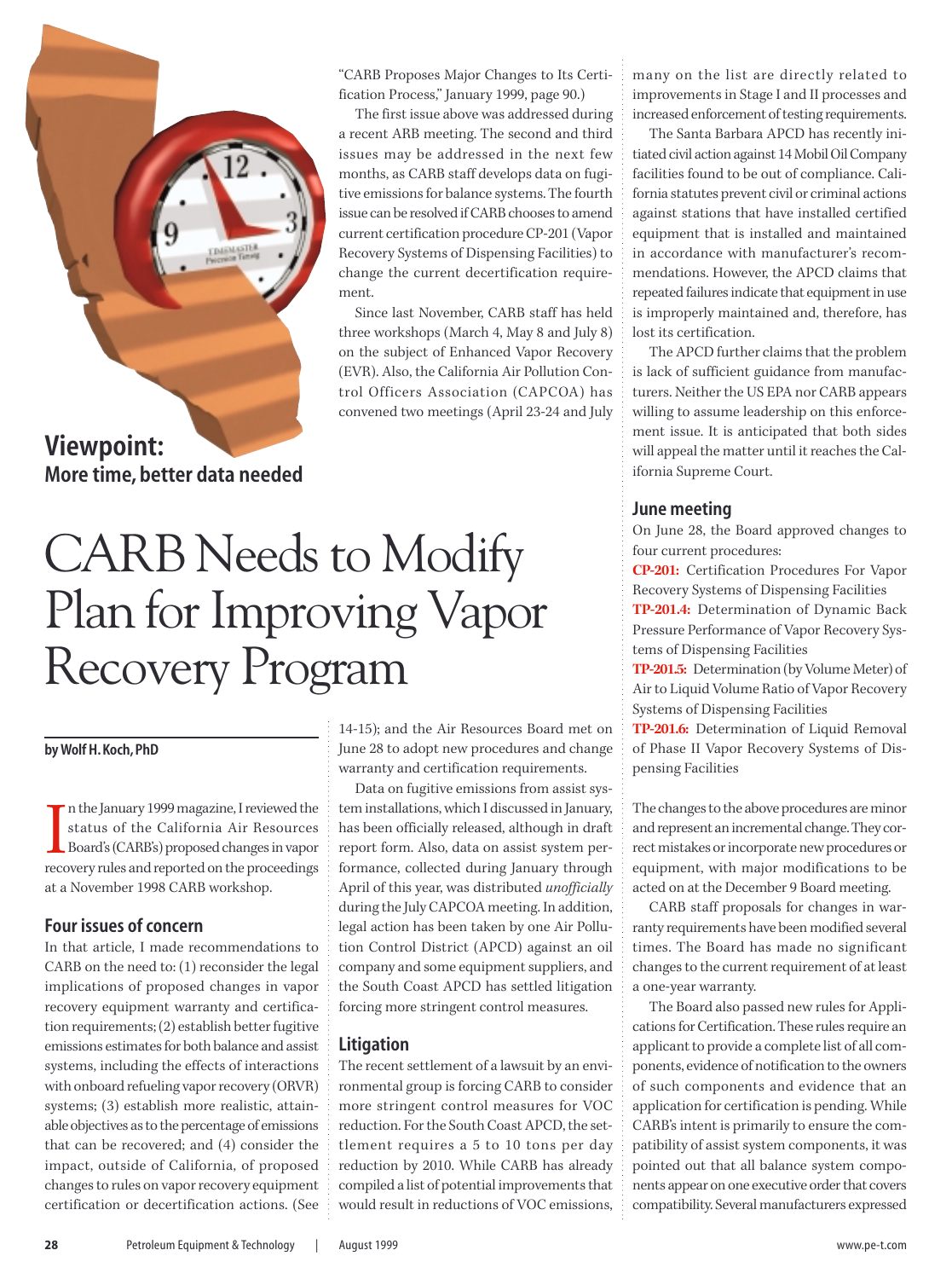concern about having to notify their competitors about pending certification testing.

## **Additional changes in the works**

CARB will be proposing further new procedures and changes to the following test methods:

**Amend CP-201:** (See title cited on page 28) **Amend TP-201.1:** Determination of Efficiency of Phase I Vapor Recovery Systems of Dispensing Facilities Without Assist Processors **Amend TP-201.1A:**Determination of Efficiency of Phase I Vapor Recovery Systems of Dispensing Facilities With Assist Processors **Amend TP-201.2:** Determination of Efficiency of Phase II Vapor Recovery Systems of Dispensing Facilities (vent sleeve, fugitives) **ORVR Compatibility Liquid Retention**

The primary changes in the procedures and methods cited above will reflect a move from *collection efficiency* to *emissions factors*. Additional emissions points will be established and procedures for measuring emissions at those points will be developed.

## **Emissions factors**

The most significant change for equipment certifications will be a requirement for increasing the overall efficiency of vapor recovery systems. Currently, Stage I and Stage II systems must each achieve an efficiency of 95 percent during prescribed testing. Since testing either system separately does not cover all possible emissions sources during operation, CARB staff is now proposing an *overall* efficiency requirement of 95 percent. This will include: *transfer* emissions, *vent* emissions, *processor* emissions, *fugitive* emissions, s*pillage* and *liquid retention;* the required maximum of total emissions will be less than 0.42 pounds per 1000 gallons dispensed.

While most of the above areas have test procedures associated with them, not all tests are quantitative. Procedures for fugitive emissions were proposed several years ago, but have not been used in actual efficiency testing. Finally, liquid retention represents a source for newly defined emissions of gasoline retained in a nozzle after fueling is completed.

Any hydrocarbons retained downstream of valves in either the vapor or liquid passage may vaporize after the nozzle is inactive for a period of time. This new proposal will have a major impact on systems with vapor valves in the dispenser rather than the nozzle since hydrocarbon holdup in the hose will be considered.

## **In-station diagnostics**

The new EVR proposals will also include in-station diagnostics (ISD) provisions that will require periodic monitoring of system performance, data acquisition and retention and signaling of malfunctions.

Current plans include installing ISD equipment at CARB's El Monte testing facility and other sites. One objective of the testing will be to quantify potential interactions between Stage I and Stage II equipment and to define potential incompatibility of equipment currently in use. This work will include testing of sites equipped with balance systems.

ISD requirements will most likely include continuous monitoring of underground tank system pressure, ratio of vapors collected to liquid dispensed (V/L or A/L) and vent emissions. CARB has stated that fugitive emissions monitoring will not be required if storage tanks are maintained under vacuum. CARB has also discussed requirements for alarm systems that will automatically report failures to the individual APCDs. J. Morgester, chief of CARB's Compliance Division, has stated that the new mandates will require a station shutdown if the A/L ratio tests or vent processors fail.

## **Timing is everything**

CARB has reaffirmed the following schedule for the balance of this year and for implementation of EVR rules:

#### **1999:**

| Jul. 30 | Draft rules available for distribution                |
|---------|-------------------------------------------------------|
| Aug. 13 | Comments on draft rules back to CARB                  |
| Aug. 31 | Workshop to discuss revised methods                   |
| Oct. 22 | Staff report to Board (start of 45 day                |
|         | comment period)                                       |
|         | <b>Early Nov.</b> Workshop to discuss revised methods |
| Dec. 9  | Board adopts new methods                              |

#### **2000:**

**Oct.** New methods package sent to Office of Administrative Law (OAL) for review **Dec.** New methods become legally effective 30 days after OAL approval

After the effective date, a four-year grandfathering period for existing vapor recovery systems starts. Existing type-approved systems will remain certified for six months. Thereafter, new installations must meet new requirements and existing stations must have replacement parts that are certified.

There was considerable discussion on the requirement of certified replacement parts for decertified systems. Officially, CARB staff indicated that an interpretation of the requirement would be forthcoming. Unofficially, CARB executives explained that this requirement should *not* be interpreted as a way to legislate current systems out of existence prior to expiration of the four-year grandfathering period.

The potential problem with the language in CP-201 is that it may be interpreted as requiring certification of replacement parts under the new (pending) methods. This, of course, is not possible, since current systems will need to be modified and then recertified. While CARB has indicated a willingness to consider the issues, a clear statement allowing continued use of currently used replacement parts—such as vapor pumps, circuit boards, hoses, fittings and nozzles—throughout the four-year period needs to be made to protect end-user investments.

Another open issue concerns CARB's available options for implementation dates and which new procedures to include in the revised methods. CARB can set a future effective date for the new requirements, thus pushing back the six-month decertification rule. As an alternative, CARB discussed amending CP-201 by extending the six-month rule. Finally, new methods could be phased in incrementally, with ORVR and certification changes first and ISD at some later date.

## **Economic impact**

Economic impact was not discussed at any of the meetings, although California's statute requires an economic study and report. In private discussions, CARB staff members indicated this is another item on their long list of requirements to be resolved prior to issuing their recommendations to the Board by October 22.

## **Preventive maintenance**

Minutes from the CAPCOA April meeting indicate that individual APCDs have been imposing requirements in addition to those required by individual system certification Executive Orders. Monterey Bay now requires facility operators to establish preventative maintenance (PM) plans as a condition for receiving a Permit to Operate. Quarterly A/L testing is mandated for all assist systems until a facility establishes an effective PM program. Monterey Bay also requires A/L testing following drive-offs to ascertain hidden damage that may result in excessive emissions.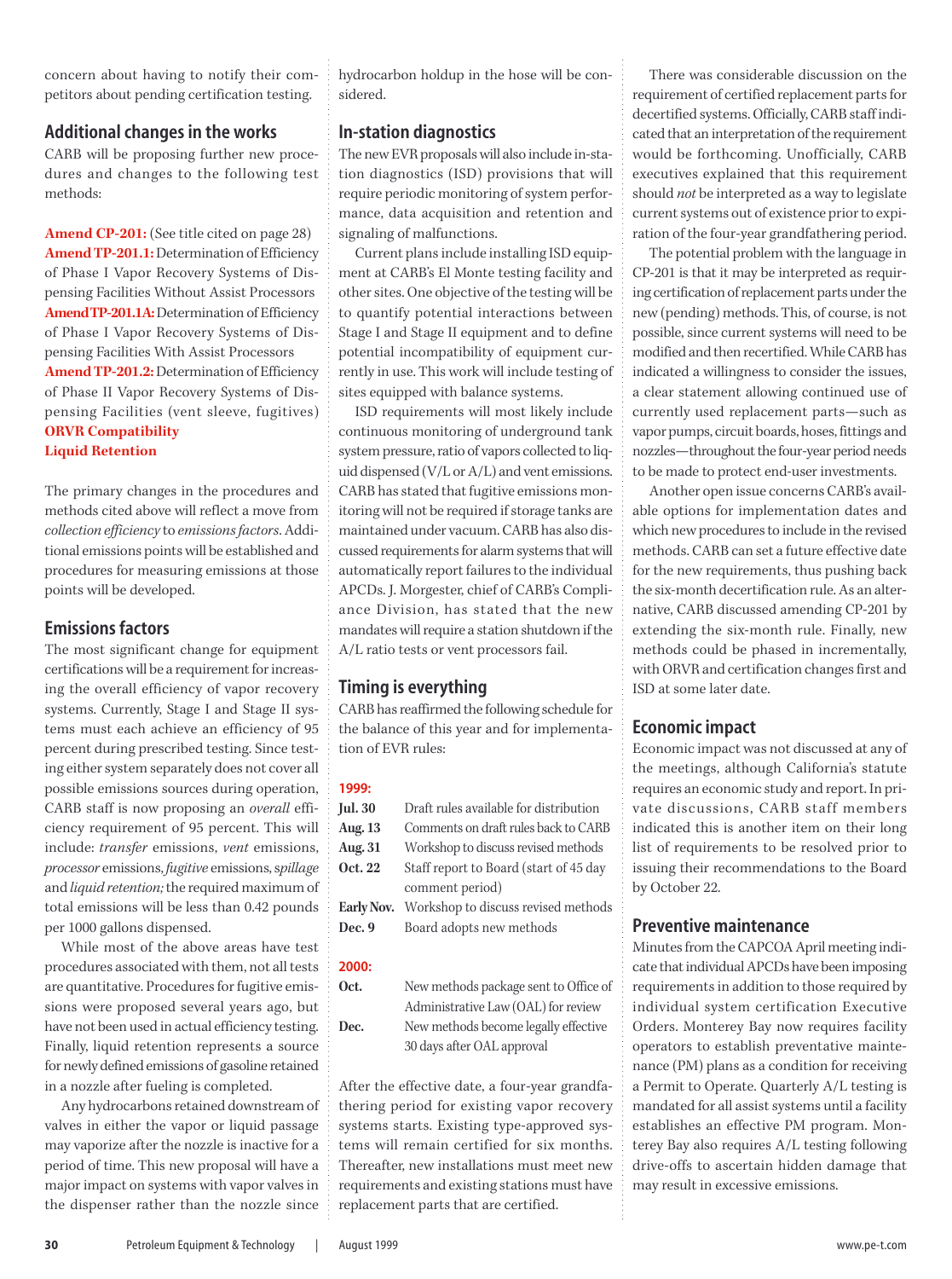The CAPCOA July meeting focused on additional PM discussions. The APCDs are insisting that dispenser manufacturers prepare (and keep current) detailed maintenance procedures that will include all interactions with past, current and future hanging hardware. At issue are allowable pressure drops across individual equipment items, which ultimately affect overall pressure drops across the vapor recovery system and recurring A/L and back pressure testing.

It was pointed out repeatedly to CAPCOA members that dispenser manufacturers can only address features of hanging hardware used in their certifications, and that they have no recourse with independently certified equipment. It was suggested that CARB assume responsibility to publish and maintain a listing of pressure drops across all certified equipment.

## **Opinions on CARB options**

From an industry perspective, what makes most sense to me is for CARB to select a future effective date, or to amend CP-201 and extend or eliminate the six-month rule. In addition, rushing ISD requirements for an October submission and December Board approval makes very little sense to me.

The marketplace, along with APCDs, will dictate rapid implementation of new requirements. With an estimated dispenser life of seven years, currently certified equipment will most likely not be sold after December's adoption of new requirements, regardless of the actual decertification dates. In addition, APCDs will be reluctant to issue permits for equipment known to be getting obsolete soon.

CARB staff has clearly stated that the agency is just beginning to assess the problem of fugitive emissions and will be instrumenting test sites soon. All work so far has considered only assist systems; data gathering from balance sites will begin shortly. Experimental work on assessing fugitive emissions from two assist sites has only now been made available (although the work was performed 10 months ago).

How can CARB staff consider finalizing procedures in October for a December approval when the procedures have not yet been developed and the necessary backup data has not been generated or made available for comment? Currently CARB and CAPCOA are scheduled to meet on August 4 to discuss and plan the testing of balance systems. Any data developed as part of that program should be made available before the draft rules are developed, but the draft rules were scheduled for public release in late July.

In contrast, industry groups have been working with CARB on ORVR procedures for more than three years. Compatibility data was generated jointly during February-March 1996, reviewed by all participants and published on November 22, 1996.

## **Likely future directions**

Considering inputs from the various recent meetings and discussions with CARB staff and CAPCOA members, it is likely that the organizations will pursue the following course of action during the next few months:

■ Both organizations will levy additional requirements for maintenance procedures and record-keeping on manufacturers. Currently, they are proposing that dispenser companies bear the burden of all PM requirements. ■ While many options are being consid